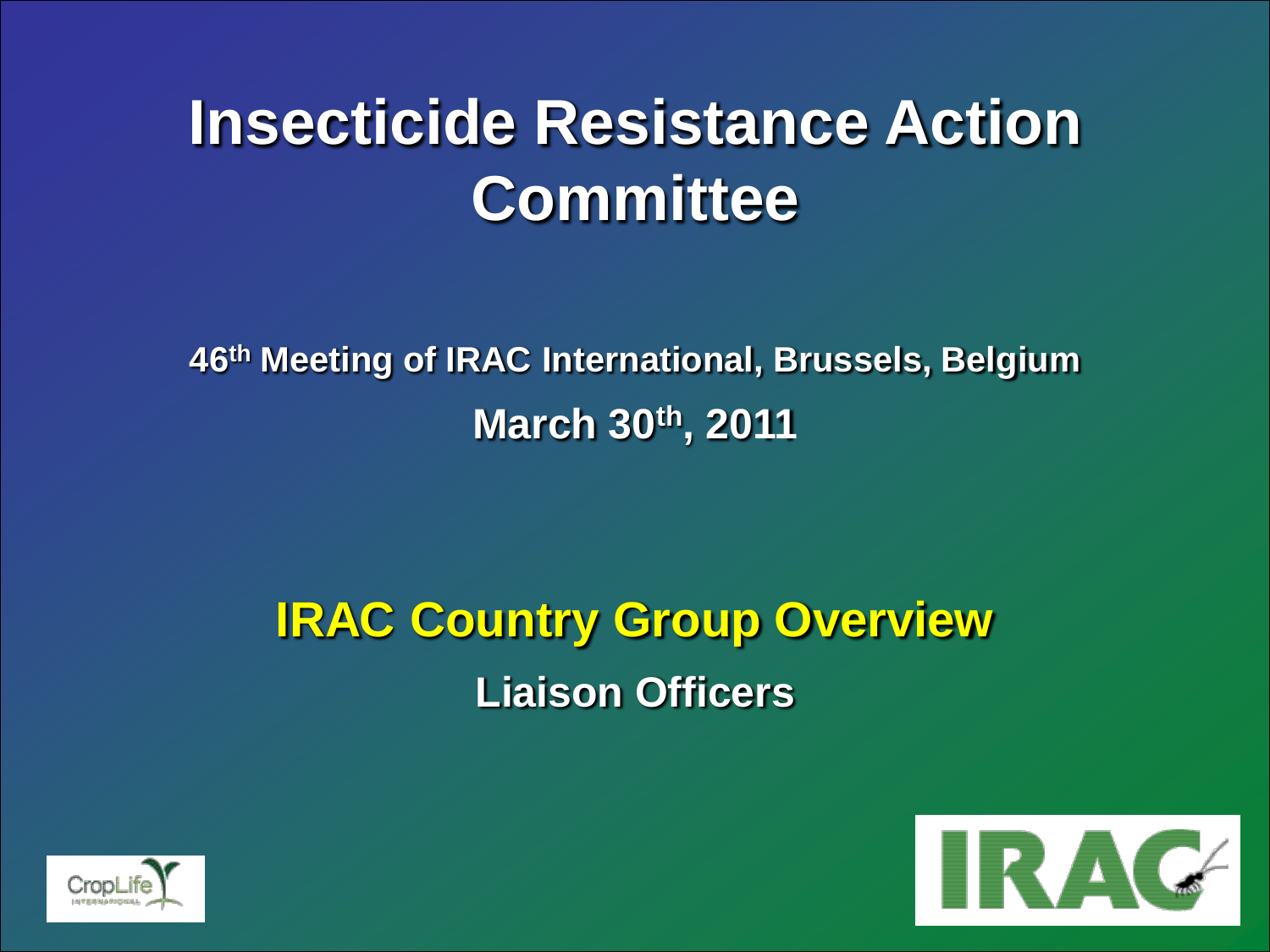

### **IRAC Country Groups**

**Insecticide Resistance Action Committee**

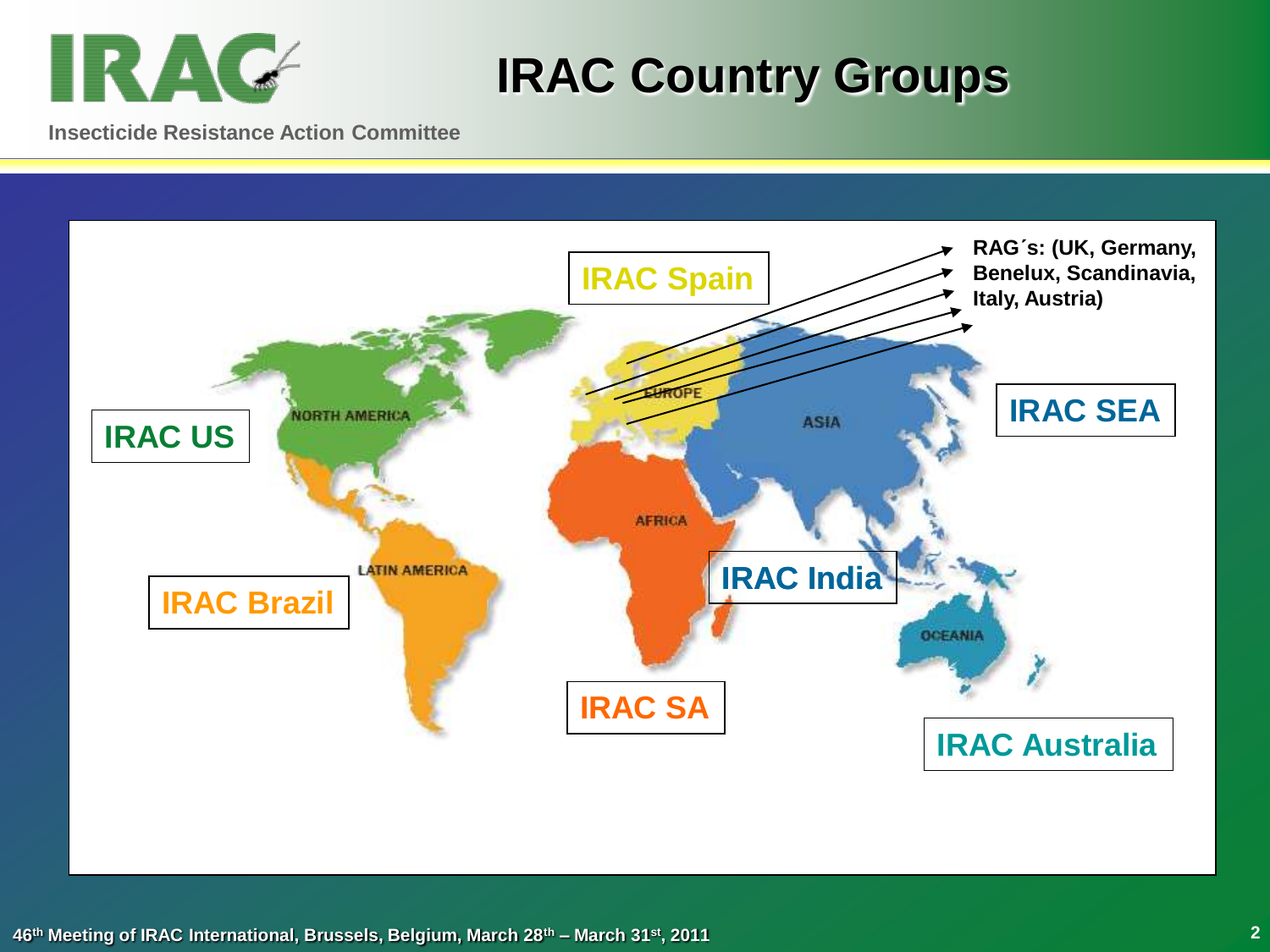#### **CG Liaison Officers**

| <b>Australia</b>    | <b>Ralf Nauen</b>                                 |
|---------------------|---------------------------------------------------|
| <b>Brazil</b>       | <b>Paula Marcon</b>                               |
| <b>India</b>        | <b>Nigel Armes</b>                                |
| <b>South Africa</b> | <b>Russell Slater</b>                             |
| <b>SE Asia</b>      | <b>Nick Storer</b>                                |
| <b>Spain</b>        | <b>Andrea Bassi</b>                               |
| <b>US</b>           | <b>Gary Thompson (on Thursday by Graham Head)</b> |

![](_page_2_Picture_3.jpeg)

![](_page_2_Picture_4.jpeg)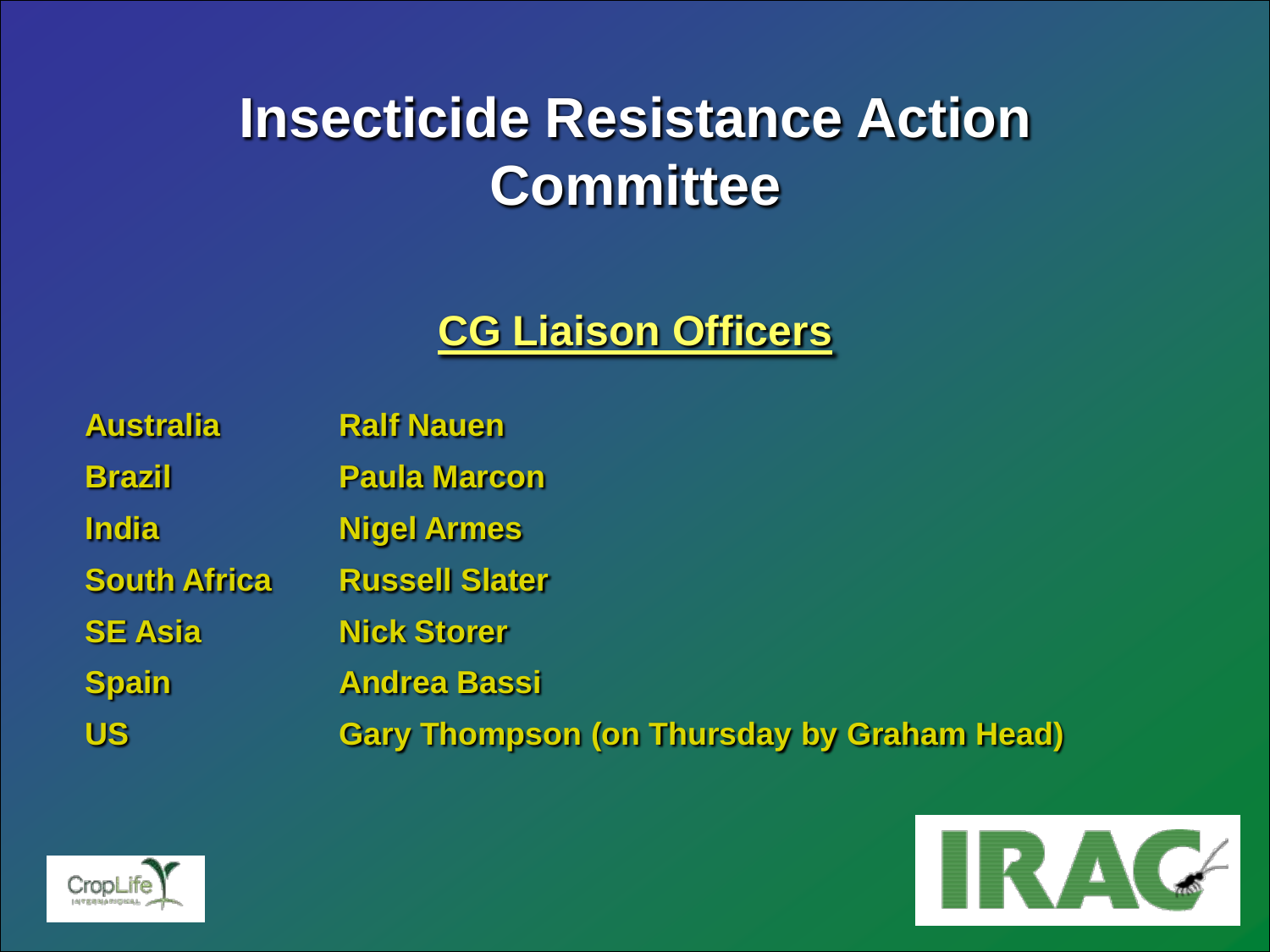**46th Meeting of IRAC International, Brussels, Belgium March 30th, 2011**

> **IRAC Australia Ralf Nauen**

![](_page_3_Picture_3.jpeg)

![](_page_3_Picture_4.jpeg)

![](_page_3_Picture_5.jpeg)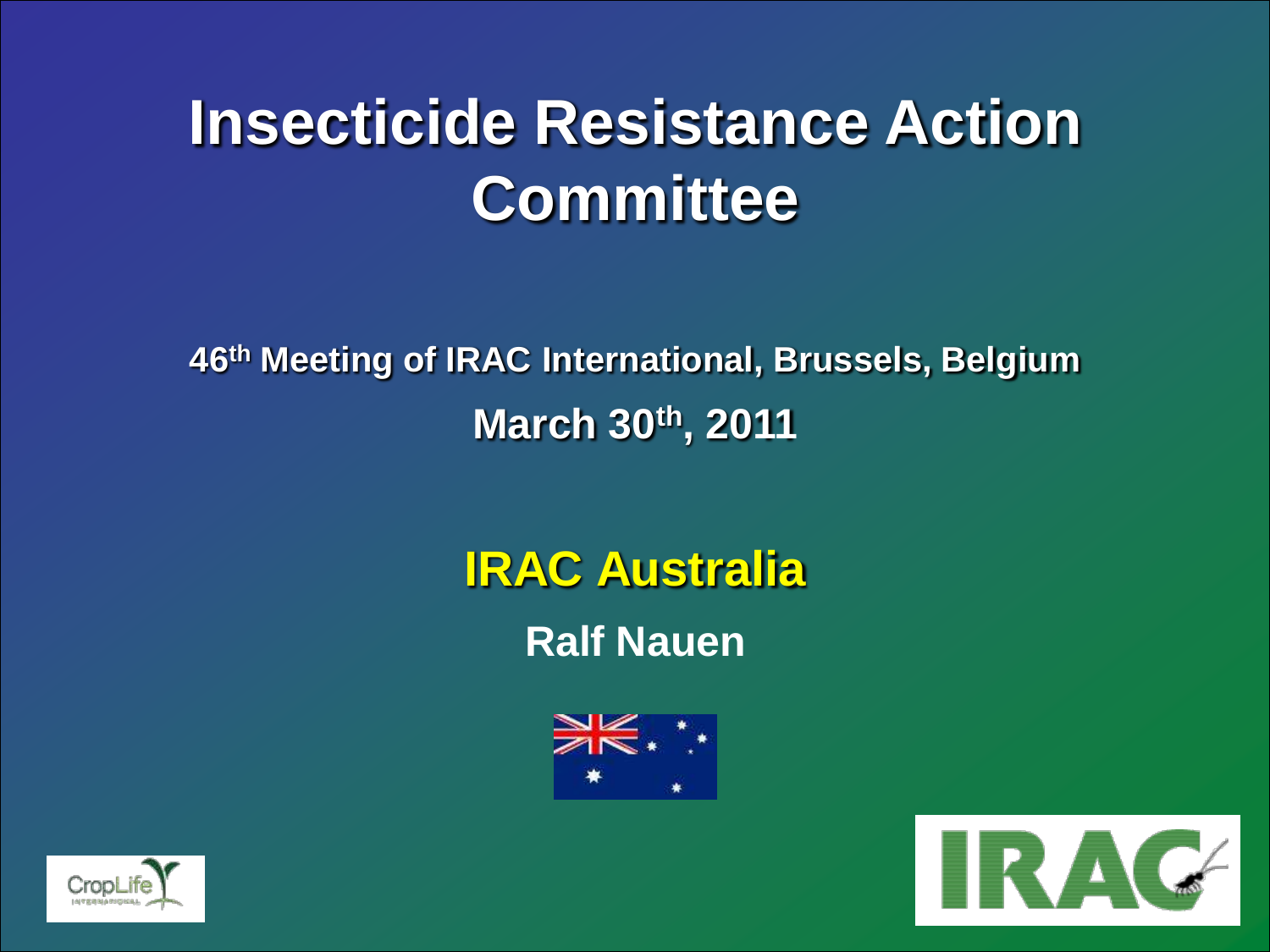![](_page_4_Picture_0.jpeg)

![](_page_4_Picture_1.jpeg)

**Chairman:** Paul Downard Dow AgroSciences Australia Ltd ph. 61 2 9776 3476 mob. 0408 063 162

Nothing of consequence (bad or good) to report

Most notable achievement was the endorsement of the change of mode of action groups, so they are now the same as the IRAC groups and subgroups

Companies in the process of changing their printed insecticide labels

australia@irac-online.org

Downard@dow.com adrian harris@croplifeaustralia.org.au antony.demonte@bayercropscience.com doug Paton@Sumitomo-chem.com.au frank.taylor@au.nufarm.com gavin heard@basf.com geoff.w.comwell@aus.dupont.com ken mckee@syngenta.com martin.collett@agrisearch.com.au ntydens@sipcam.com.au peter.chalmers@maanz.com.au stewart.j.addison@monsanto.com ralf.nauen@bayercropscience.com (Exec Liaison Officer)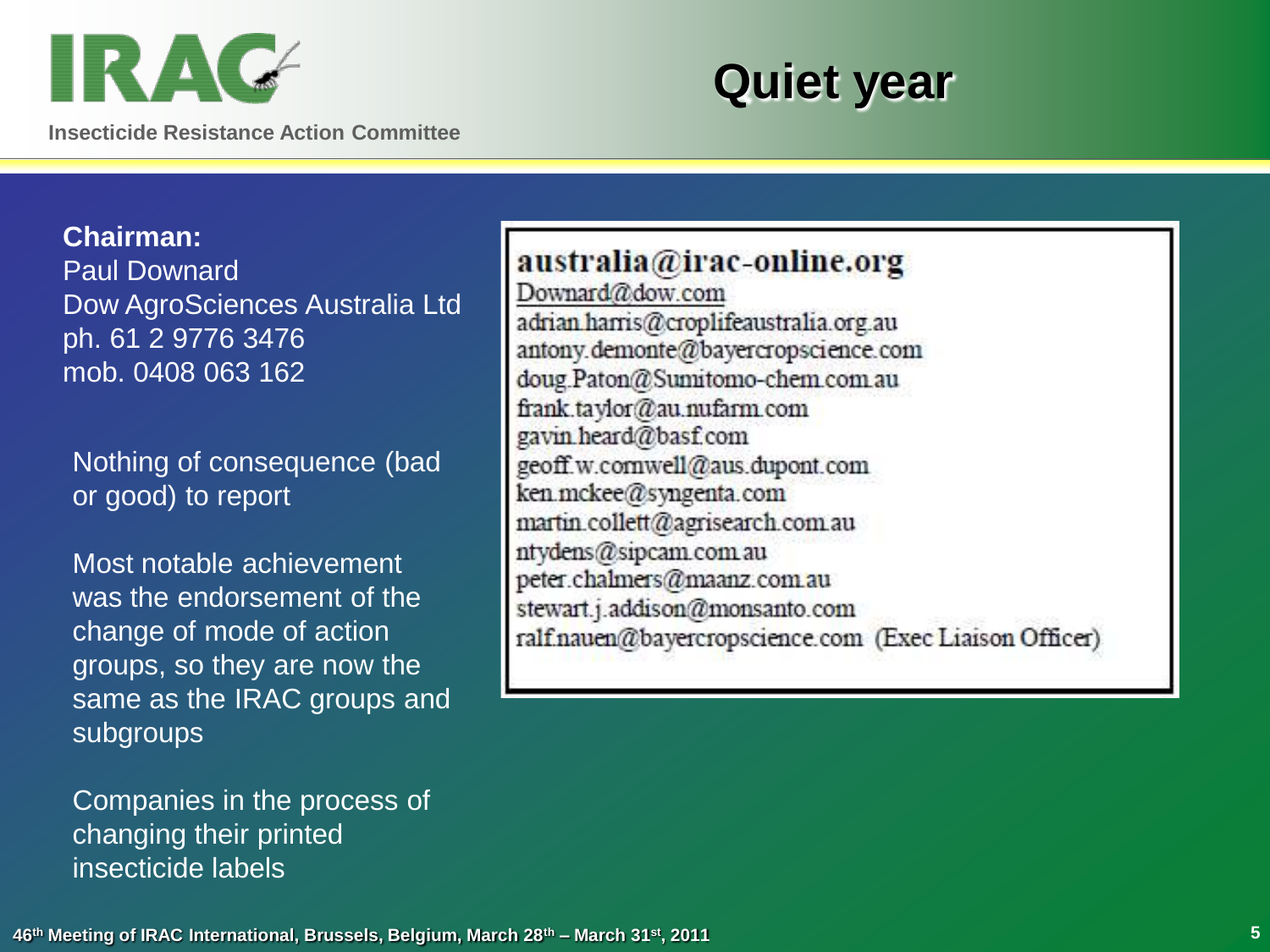**46th Meeting of IRAC International, Brussels, Belgium March 30th, 2011**

## **IRAC Brazil**

![](_page_5_Picture_3.jpeg)

![](_page_5_Picture_4.jpeg)

![](_page_5_Picture_5.jpeg)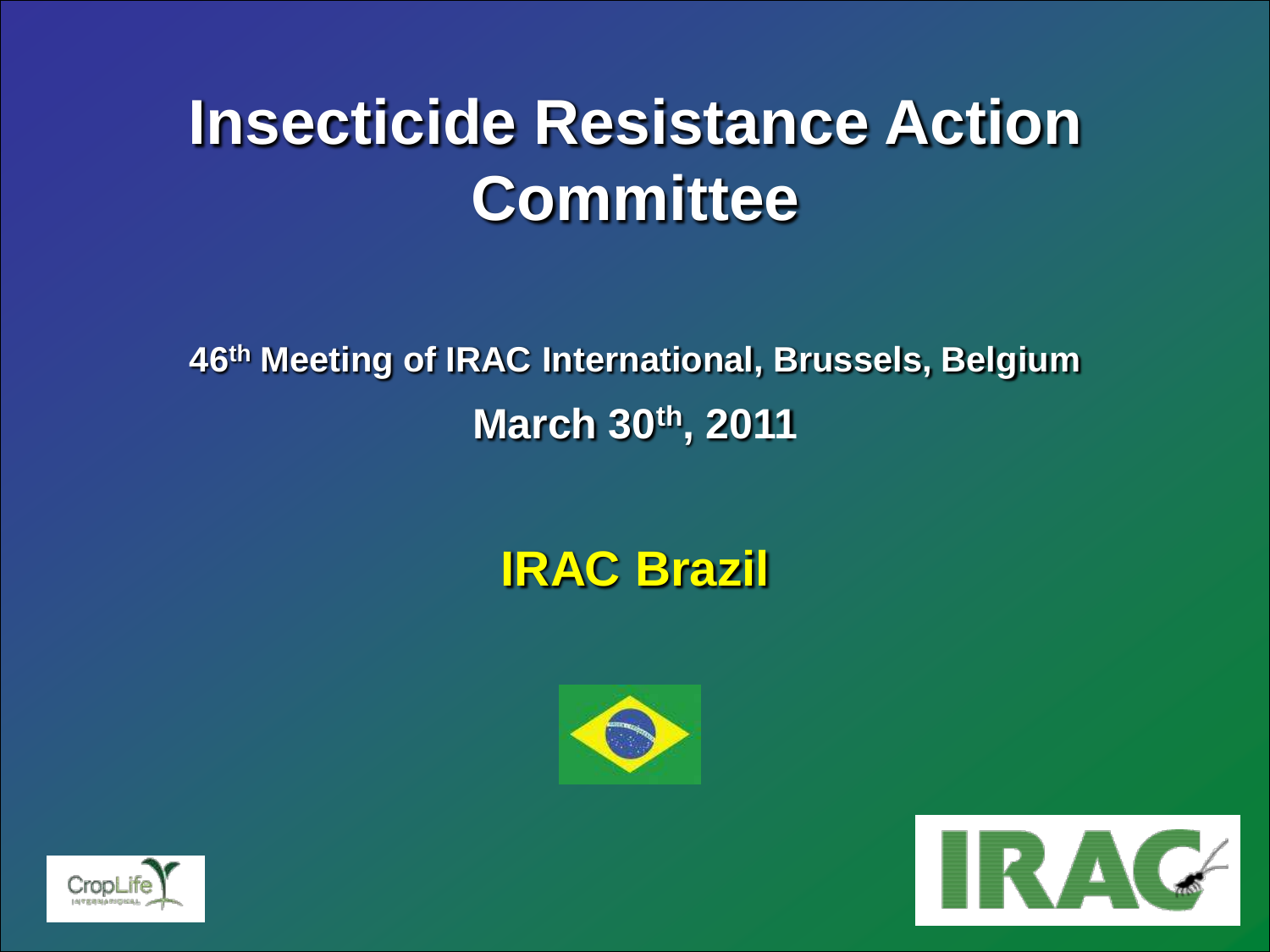**46th Meeting of IRAC International, Brussels, Belgium March 30th, 2011**

> **IRAC India Nigel Armes**

![](_page_6_Picture_3.jpeg)

![](_page_6_Picture_4.jpeg)

![](_page_6_Picture_5.jpeg)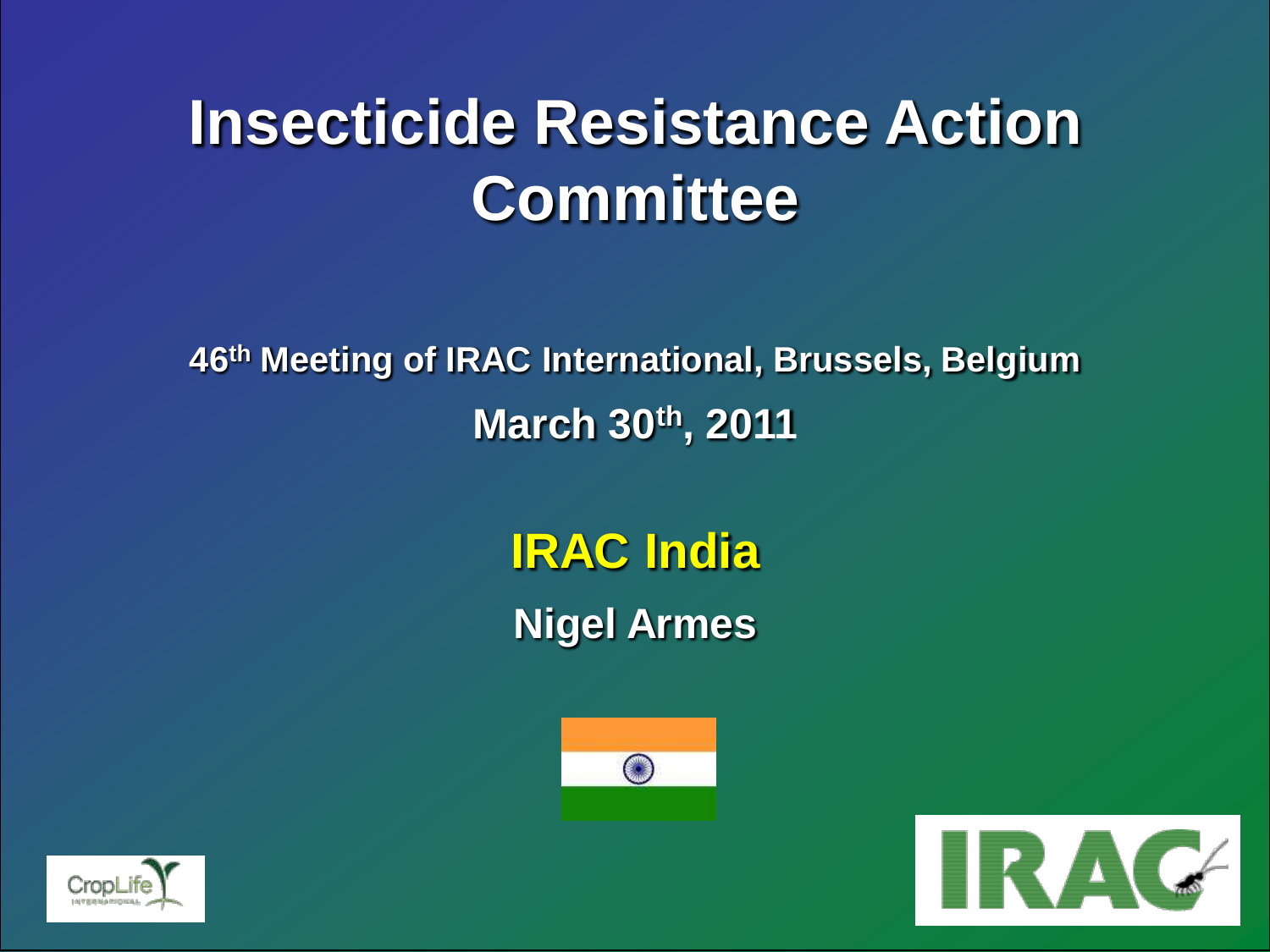![](_page_7_Picture_0.jpeg)

Dear Nigel,

To be frank, IRAC India is not doing much and there is no update. Also I have moved into different role. I am copying this mail to CLI Director, Dr. Uttam Gupta and Tech. Affairs committee Head, Dr. Thyagarajan to reconstitute IRAC India and kick start the activities.

Thanks, Suresh

*April 22nd, 2010*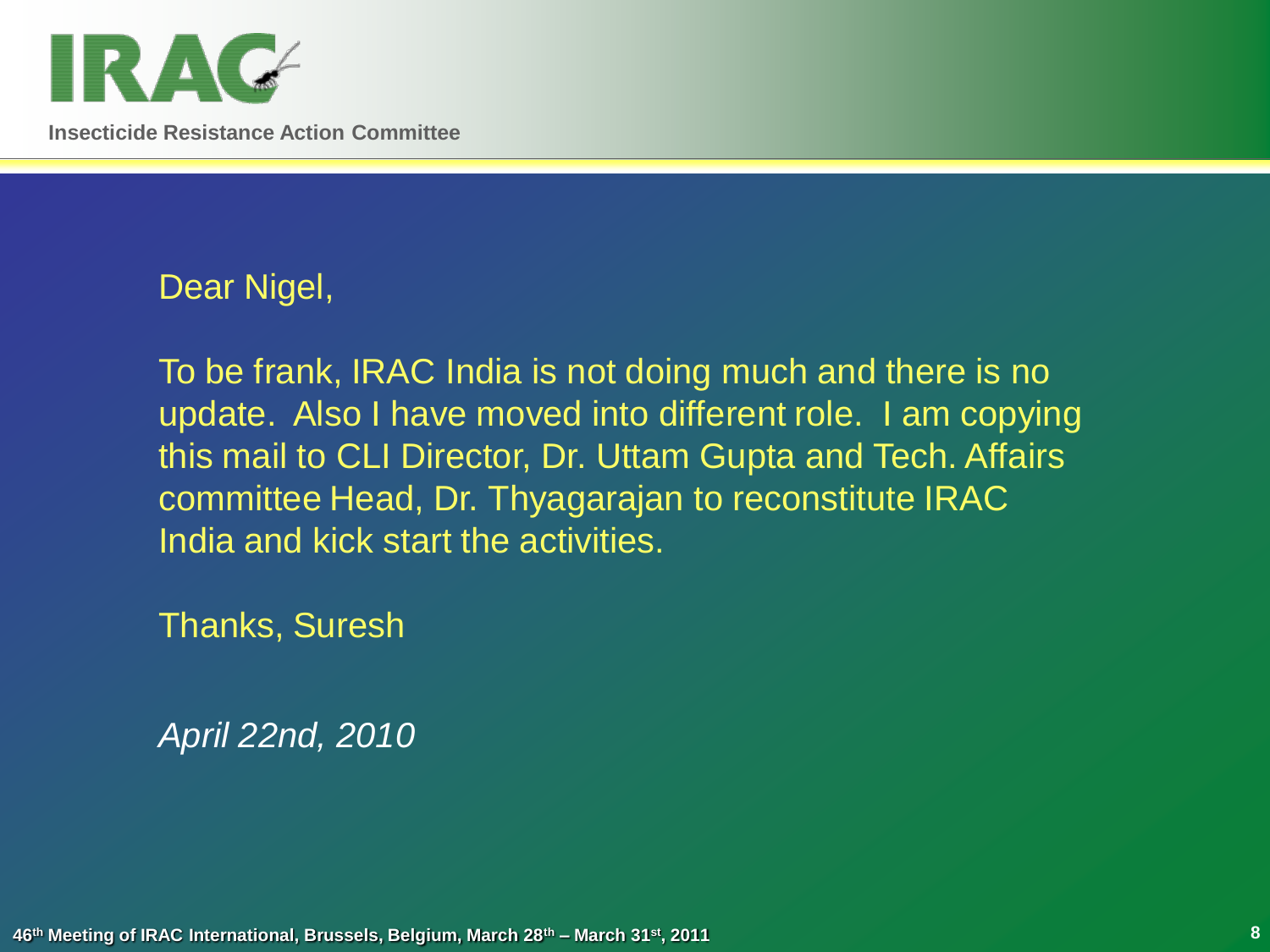**46th Meeting of IRAC International, Brussels, Belgium March 30th, 2011**

> **IRAC South Africa Russell Slater**

![](_page_8_Picture_3.jpeg)

![](_page_8_Picture_4.jpeg)

![](_page_8_Picture_5.jpeg)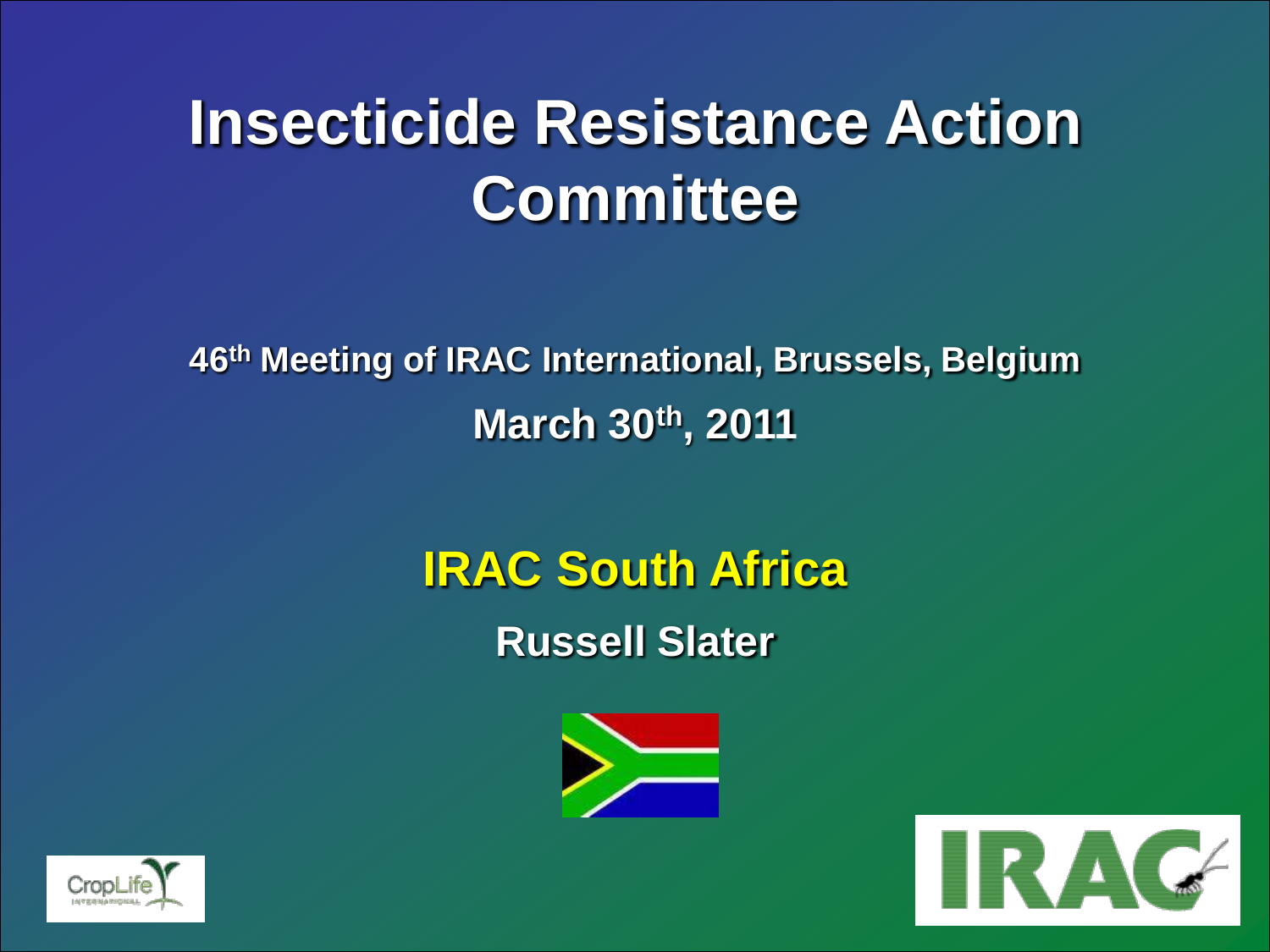![](_page_9_Picture_0.jpeg)

## syngenta

**IRAC South Africa Desiree van Heerden**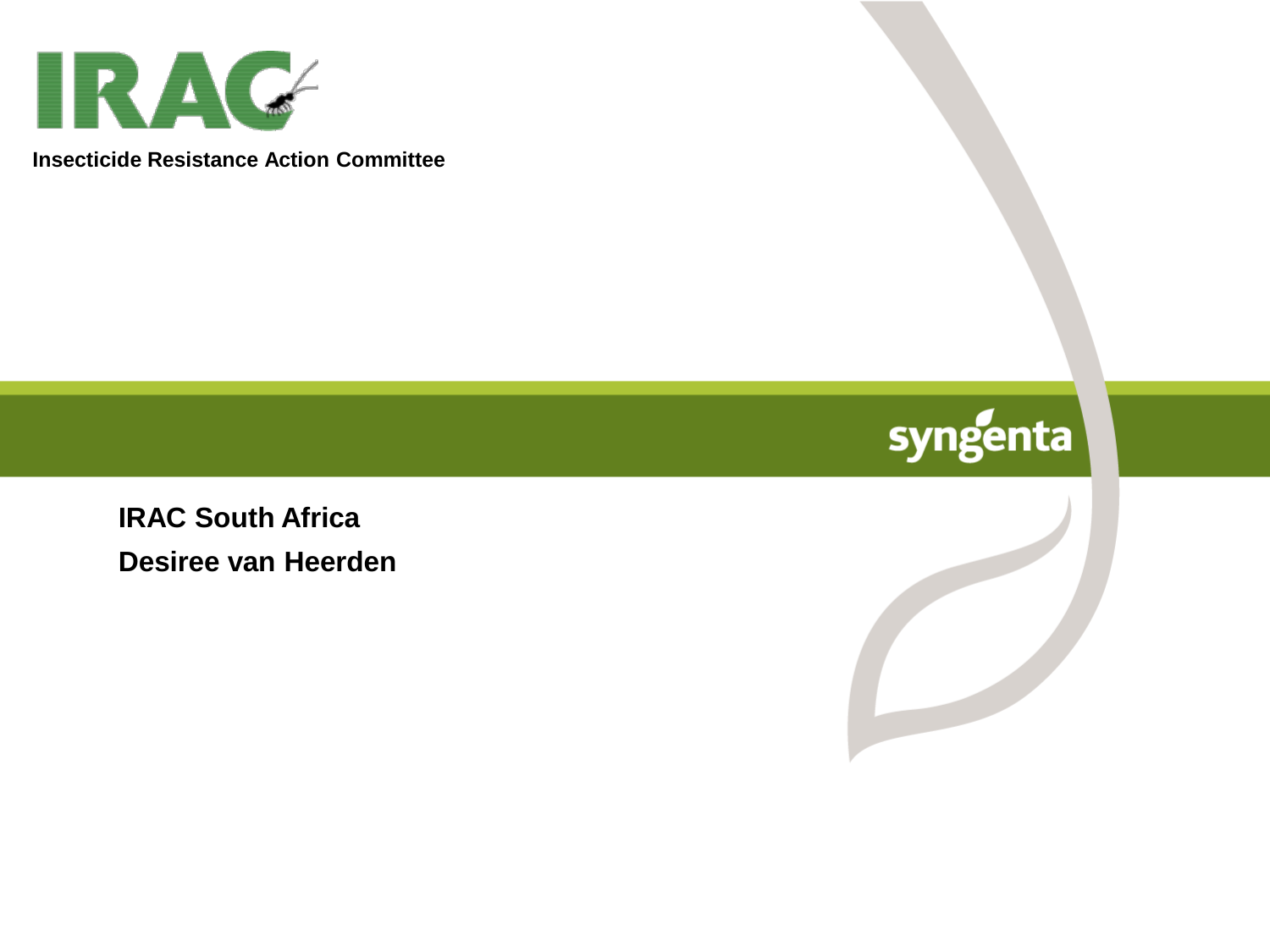#### **South African activities**

- 3 meeting per year, 4 March, 29 July & 25 November 2011
- Active participation from the Multinational Companies; Syngenta, Bayer, BASF, Philagro, Monsanto & Dow, the generics – Villa Crop Protection and the Agricultural Research Council in ZA. We also have representation from one of the largest export Estates; Westfalia and the University of North West

![](_page_10_Picture_3.jpeg)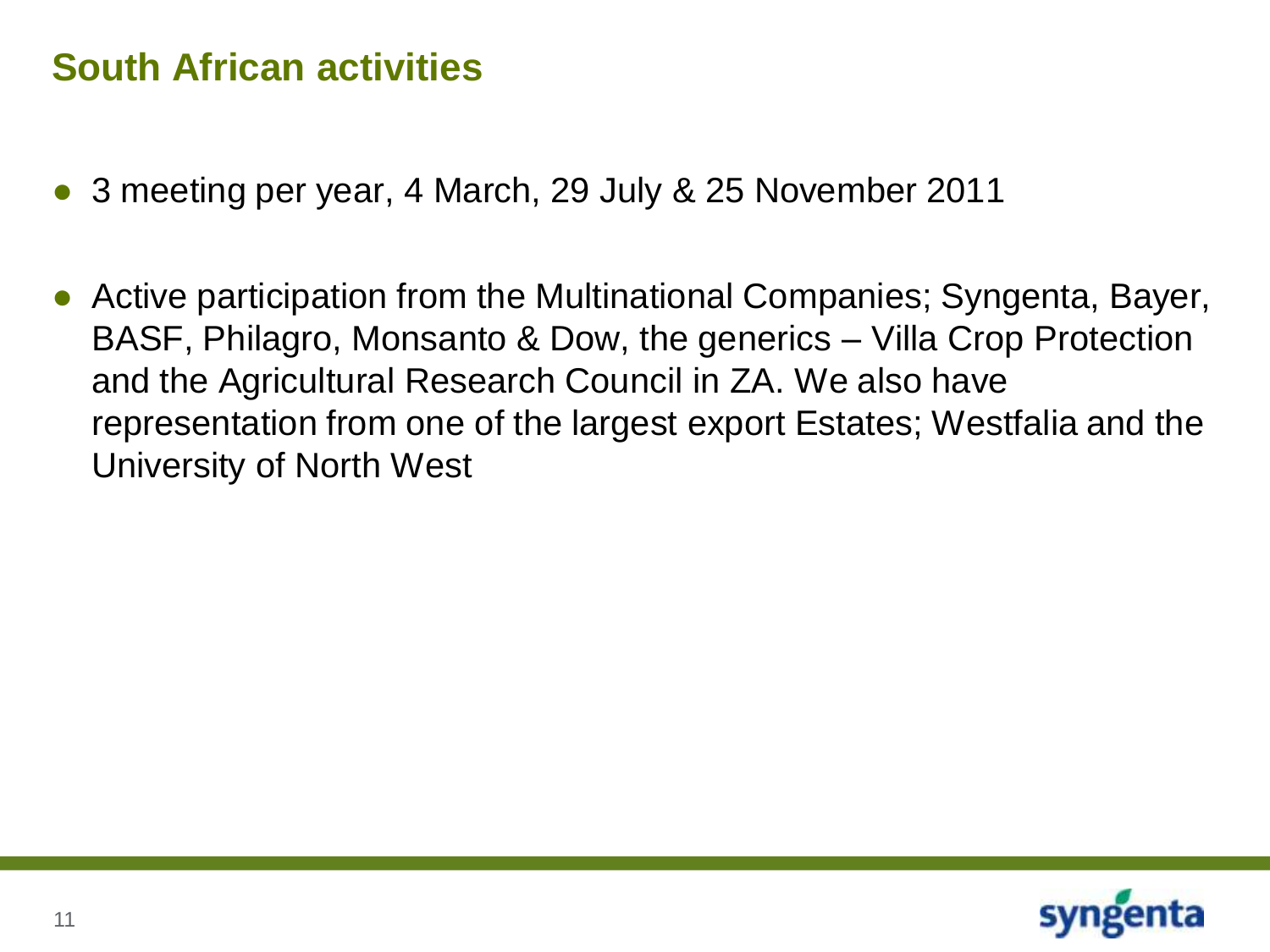#### **South African activities**

- South Africa mostly report on suspected resistance cases not confirmed cases and on new or seasonal insect problems
	- Whitefly (*Trialeurodes vaporariorum*)still regarded as one of the most serious pests in our tomato production areas
	- Over the last two seasons registered leaf miner (*Liriomyza trifolii*) products on tomatoes were not performing as expected
	- Thrips and mites also occurred in higher than expected numbers

![](_page_11_Picture_5.jpeg)

![](_page_11_Picture_6.jpeg)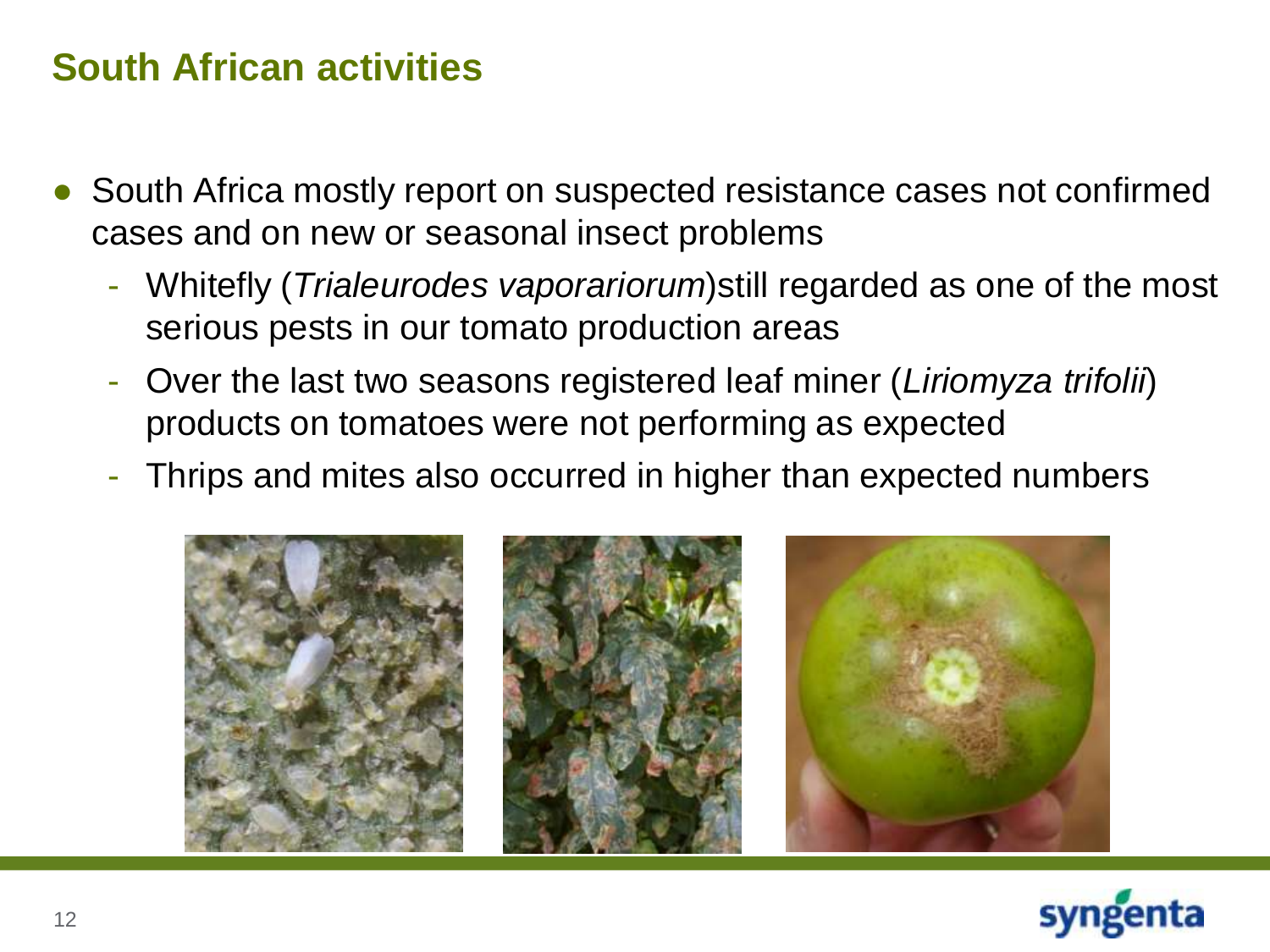#### **Pest Problems South Africa 2011**

- Mirids and Coconut bug now recorded on mangoes and avocadoes, stink bugs previously only serious on macadamia nuts
- Control complaints from the Cape region on False Codling moth (*Cydia pomonella*) on apples
- Woolly whitefly recorded in high numbers on citrus in Cape region
- The maize mite problem did not repeat this season, possibly due to fairly cold and wet weather from Dec – Jan with heavy rain showers
- *Leucania loreyi*, the false army worm was reported as a pest for the first time on barley and wheat, up to 60% wheat were affected and more than 2 200 ha barley

![](_page_12_Picture_6.jpeg)

![](_page_12_Picture_7.jpeg)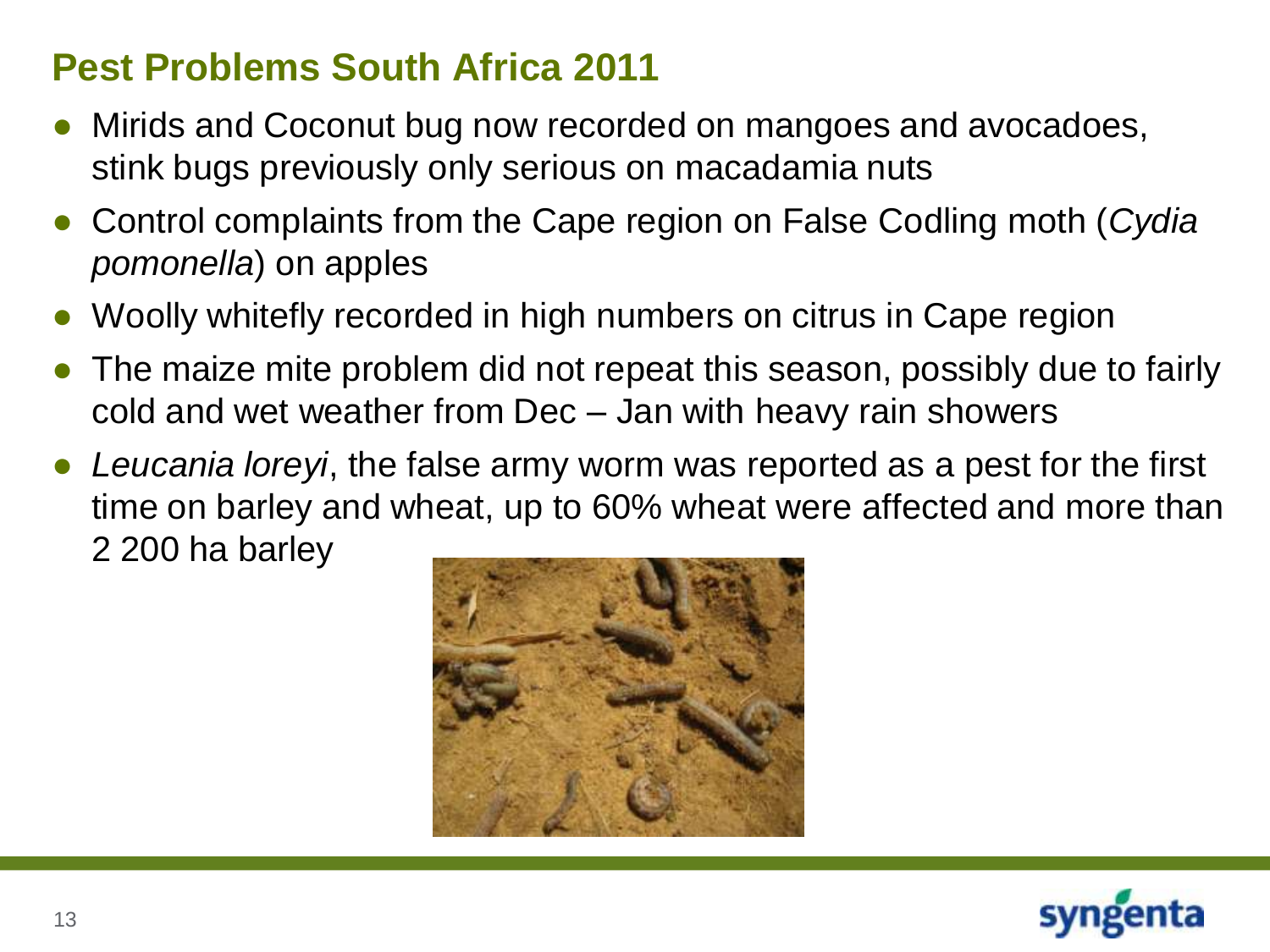#### **Pest Problems South Africa 2011**

- High thrips populations on citrus, expected control now only 3 weeks compared to 6 weeks initially
- *Busseola fusca,* extremely high populations in 2009/10 season, changes in maize cultivation, earlier plantings under irrigation, higher plant density, reduced tillage & increased GMO plantings
- Monsanto and Syngenta involved in farmer training on resistance issues
- Monsanto actively monitor cases of possible resistance, promote refuge area and GAP
- 2011 low stalk borer populations reported
- *Chilo partellus* did not expand during the last season, low numbers due to weather conditions

![](_page_13_Picture_7.jpeg)

![](_page_13_Picture_8.jpeg)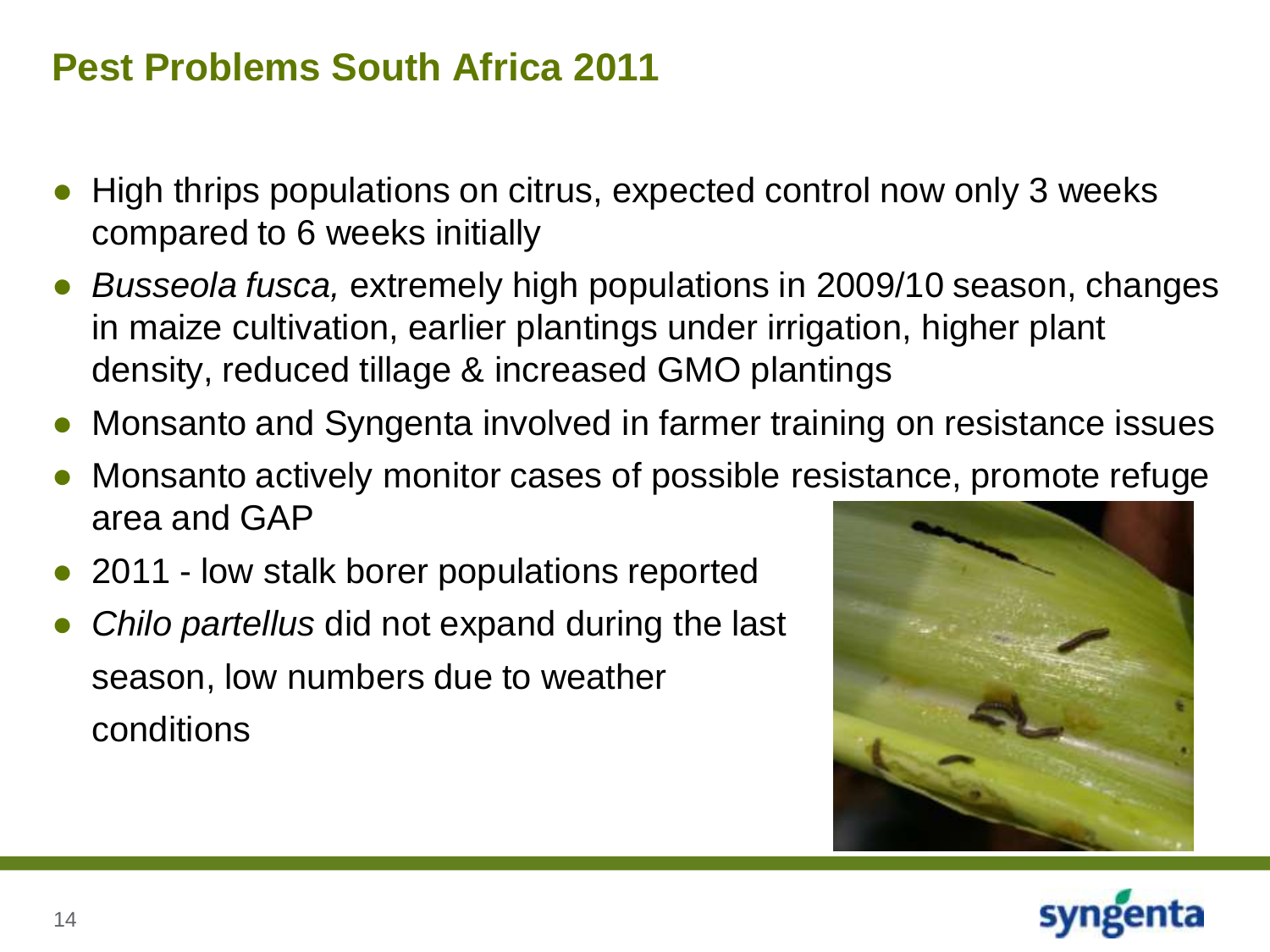#### **Proposed activities 2011**

- Upgrade MoA poster by July 2011
- Various training sessions on GAP, resistance and understanding insects (mostly farmers days)
- Presence at the XVII Entomological Society of Southern Africa Conference 3 – 6 July 2011
- Resistance related articles in the local popular magazines
- IRAC South Africa in-house committee training on ZA tomato problems, back ground & control

![](_page_14_Picture_6.jpeg)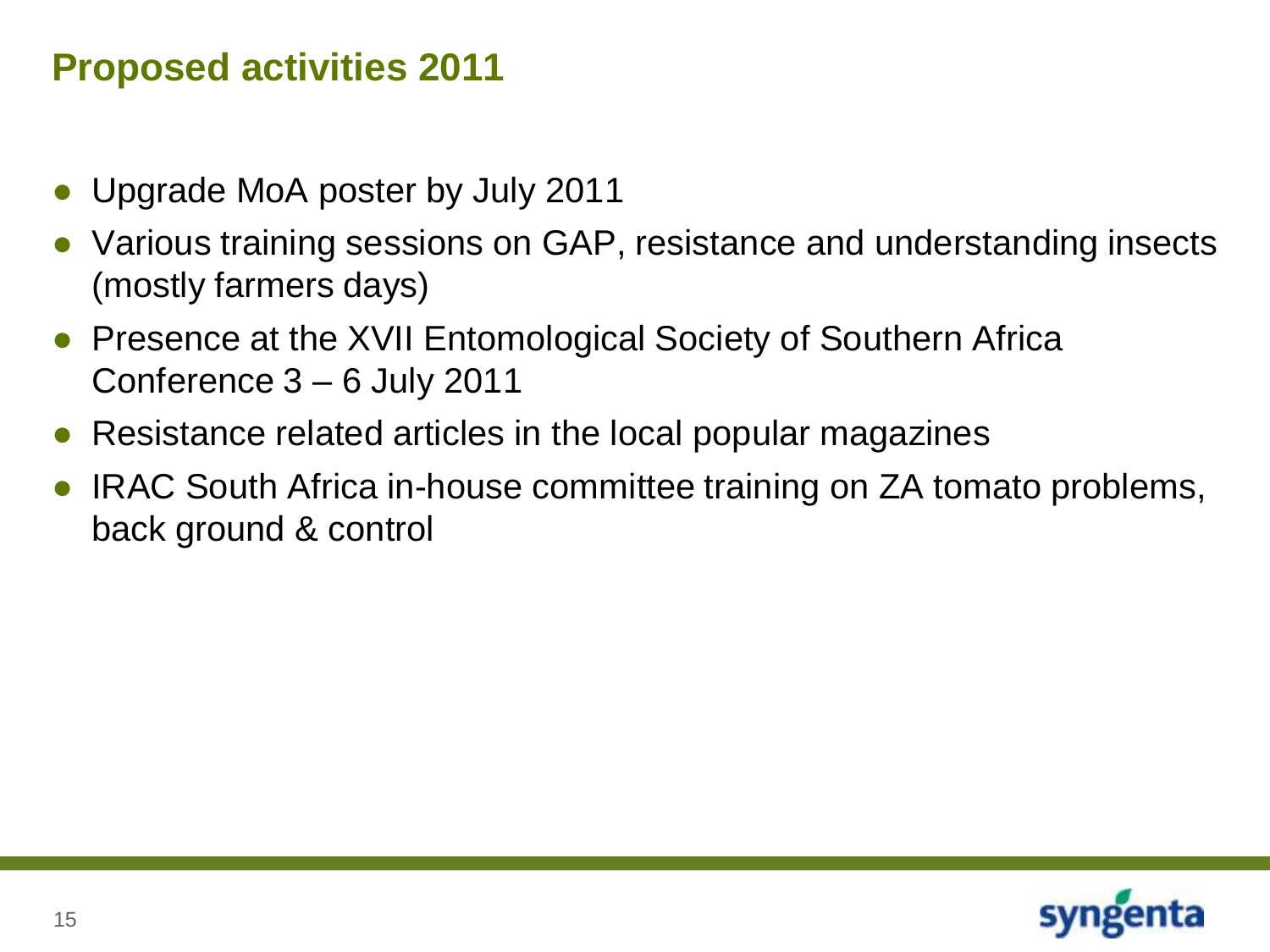**46th Meeting of IRAC International, Brussels, Belgium**

### **March 30th, 2011**

## **IRAC US Graham Head**

![](_page_15_Picture_4.jpeg)

![](_page_15_Picture_5.jpeg)

![](_page_15_Picture_6.jpeg)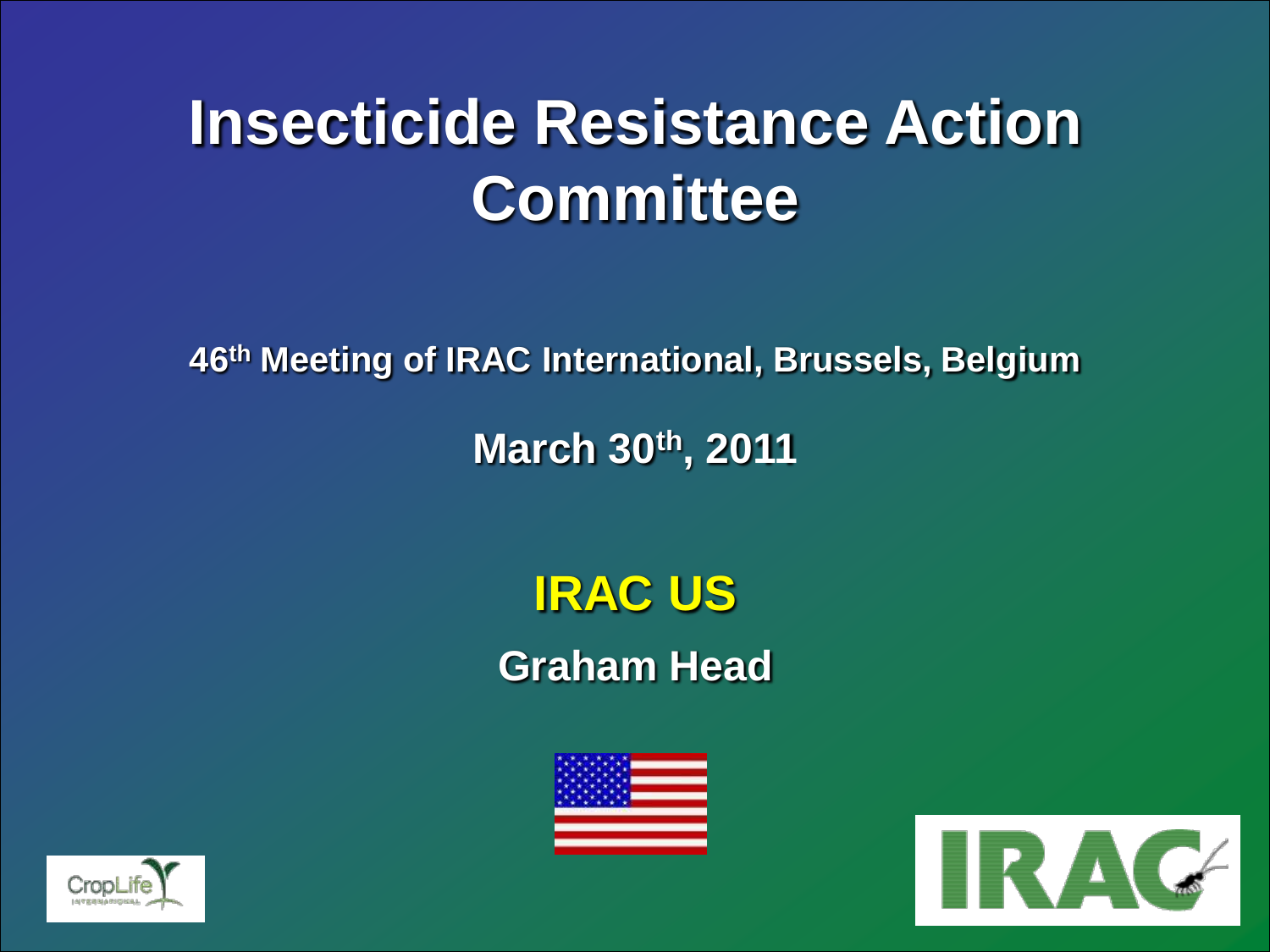**46th Meeting of IRAC International, Brussels, Belgium March 30th, 2011**

**IRAC Spain**

![](_page_16_Picture_3.jpeg)

![](_page_16_Picture_4.jpeg)

![](_page_16_Picture_5.jpeg)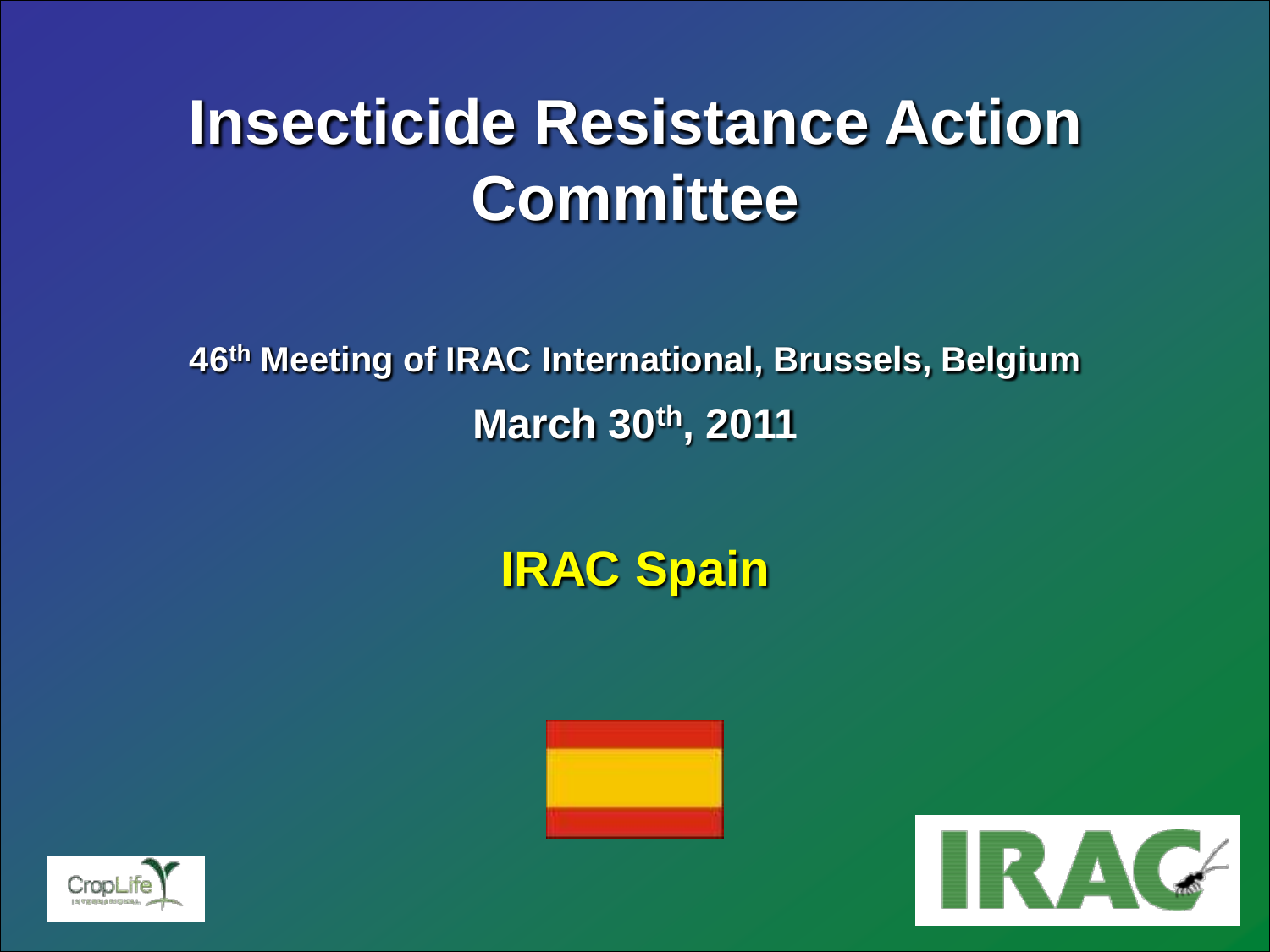**46th Meeting of IRAC International, Brussels, Belgium March 30th, 2011**

## **IRAC SE Asia**

![](_page_17_Picture_3.jpeg)

![](_page_17_Picture_4.jpeg)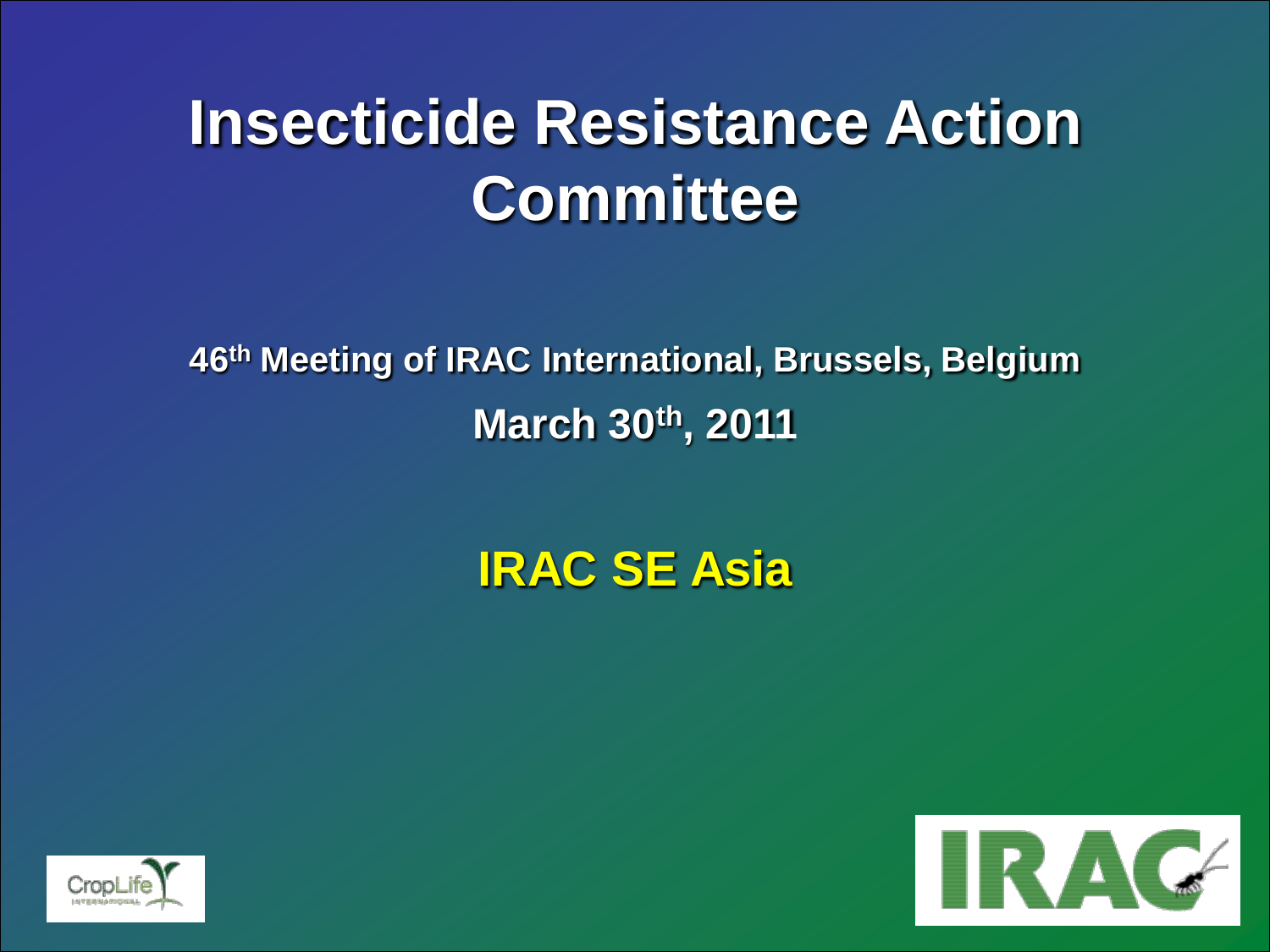![](_page_18_Picture_0.jpeg)

Dear Ralf,

For IRAC SEA we have the following activities:

1. IRM Workshop in the Philippines- 3-4Q 2011 " IRAC Forum" 2. To encourage other IRAC member companies to join the IRAC SEA 3. Assist the Philippine Diamide group in the IRM project " Training the trainers and farmers"

Regards, Cecille Ebuenga

BASF Agricultural Research Foundation Inc.- APR/IB Rizal, 4033 Bay, Laguna, Philippines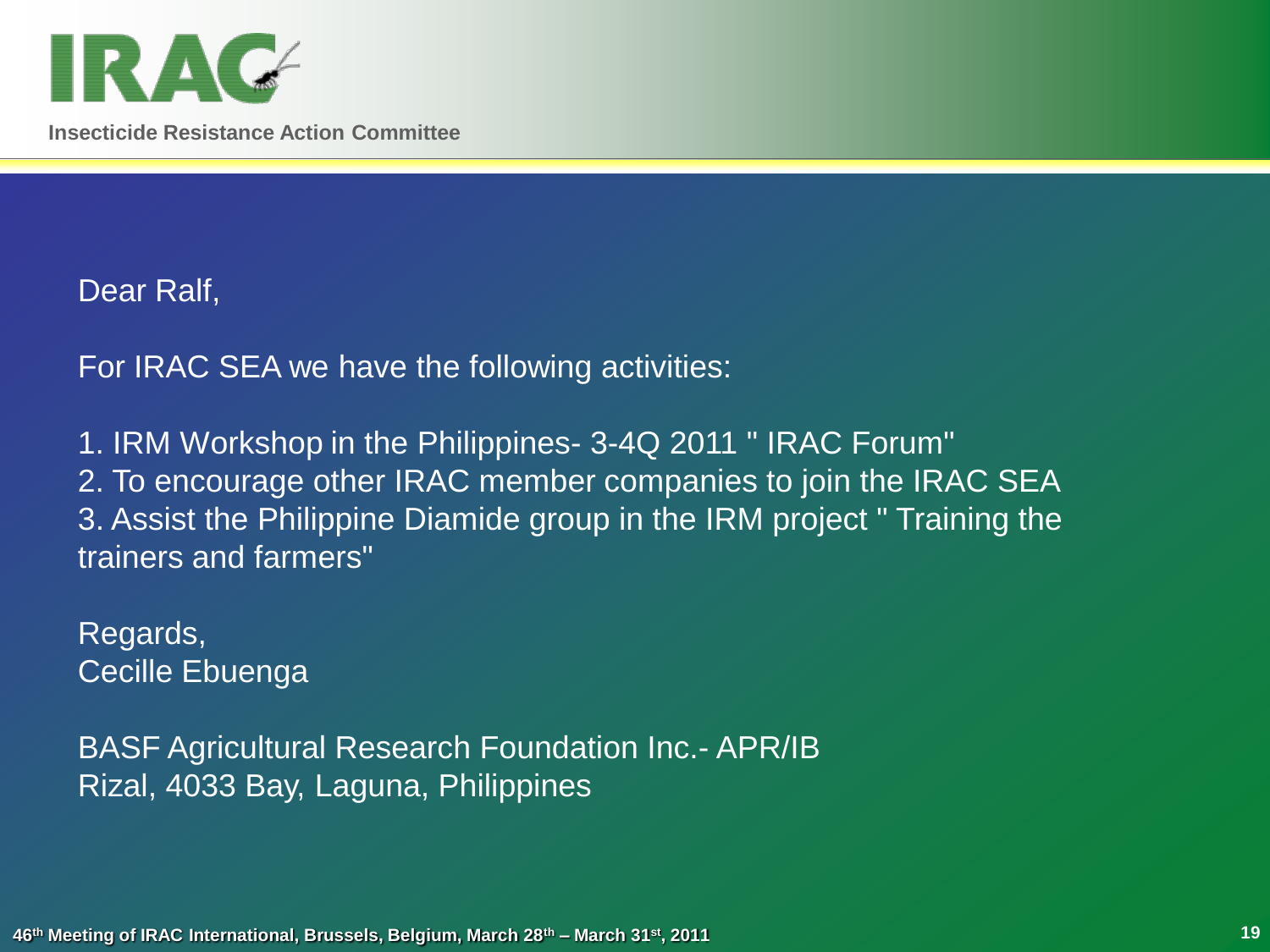![](_page_19_Picture_0.jpeg)

Hi Ralf,

Hope you are doing good.

Today I am and other IRAC SEA members are here in Thailand attending DBM workshop organized by AVRDC. There were presentations from IRAC global(by John and Veronica).

Also there were 2 presentations from Diamide working group from Philippines. They presented their plan of action for coming months. Hope John and Veronica shall be carrying the presentation with them. Still if you need I can send it to you after receiving from or colleagues from Philippines.

We in IRAC SEA are planning to organize one day seminar in philippines on resistance management in general(dates not final).

If you need some more information pl let me know.

Hope this helps

Regards, Sunil